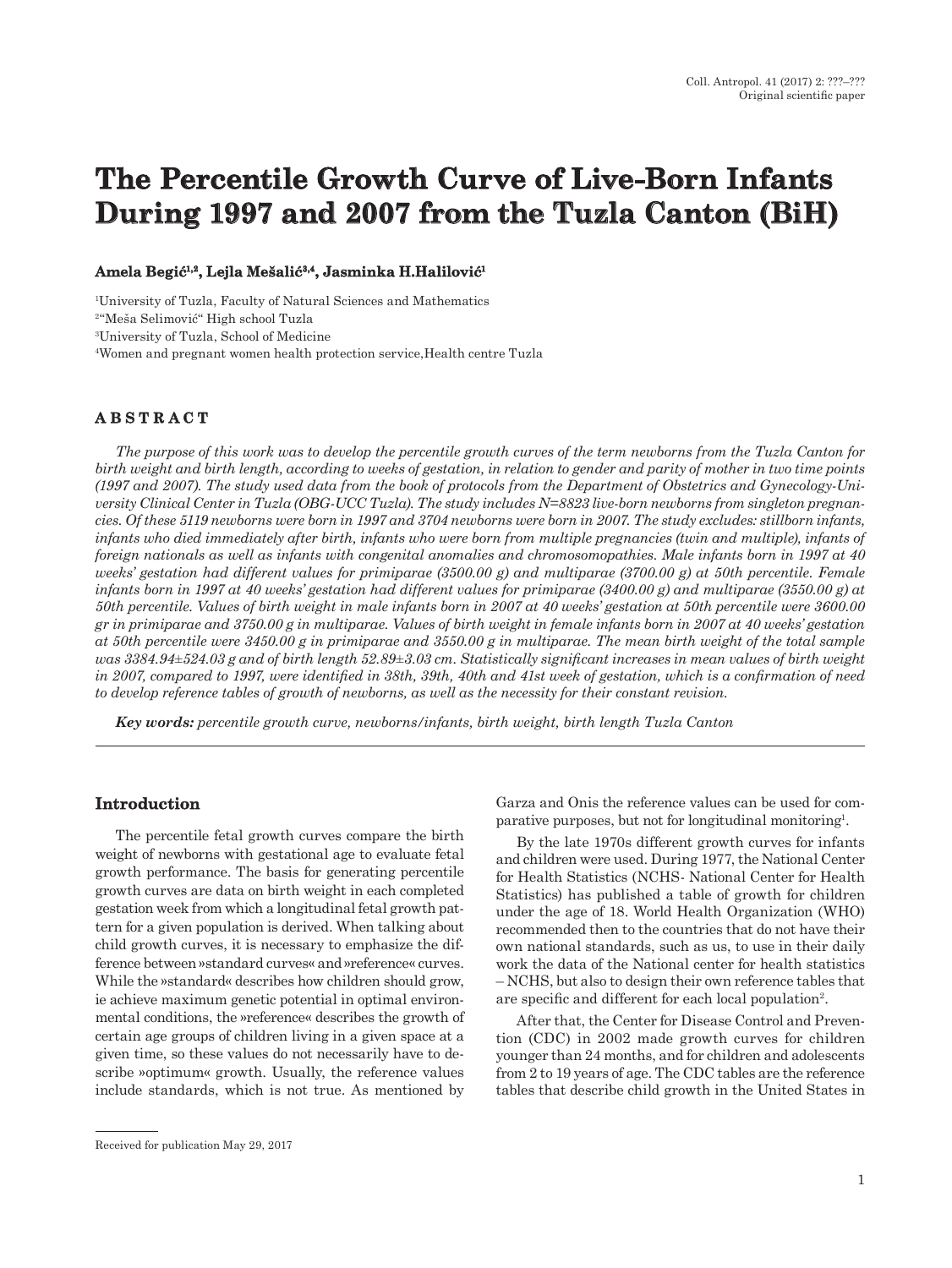the 30 year period, from 1963 to 1994<sup>3</sup>. These tables were in use around the world, and the most common objections to these curves were a limited sample of children only to US caucasians, a long three-month interval in which anthropometric measurements and the choice of statistical methods used to make them were performed.

In 1997, WHO launched the Multicentre Growth Reference Study (MGRS) study to collect data for the assessment of growth and development of infants and small children worldwide. The study was attended by pediatricians, nutritionists, biologists, epidemiologists and statisticians, who developed a detailed protocol for this international study. Data from 8440 healthy children were collected from 1997 to 2003 at six locations in six countries around the world: Pelotas, Brazil; Accra, Ghana; Delhi, India; Oslo, Norway; Muscat, Oman and Davis, California4.

Many panel discussions and conferences were held when asked which table should be used in practice, whether standards of the WHO or CDC. However, the fact that race and ethnicity have an important impact on the growth of the fetus should be an incentive for the development of national growth curve.

Most developed countries have developed national standards (percentile tables) to monitor the growth and development of infants. They reflect the characteristics of a particular population. Because of the differences arising from the socio-economic conditions of life, ethnic and racial groups but also differences within the same population groups, because of the different impacts of genetic potential for growth and development, it is difficult to make a uniform stheaandard growth curves. Also, due to the existence of the secular trend of anthropometric parameters the national percentile tables should be reviewed continuously. In some countries the audit of these parameters is done every five years.

The development of percentile fetal growth curves as a basis for determining premature and disturbed fetal growth is more problematic and more uncertain. Among the first doubts is whether to create tables for both sexes together or separated. As far as they are made together, the problems arise because of the fact that male newborns are born on average »bigger« than female. Then, they are challenged by different definitions of neonatal hypotrophy and eutrophy. By some definitions, hypotrophy is classified as infant below the 3rd percentile, bz others under the 5th and the most commonly used is below 10th percentile. The same is with the hypertrophy, i.e. different authors classify hypertrophic newborns differently (above 90th, 95th or 97th percentile). In addition, additional doubts are imposed on the mother's ethnicity and parity.

In the neighbouring countries the development of the percentile tables has recently been done by Roje and associates<sup>5</sup> and Prpić and associates<sup>6</sup>. Muratović<sup>7</sup> presented in BiH the percentile growth curves of living newborns for the population of Bosnia and Herzegovina in her doctoral dissertation.

Despite this research in Bosnia and Herzegovina and so in Tuzla Canton there are no generally accepted tables and standard growth and development curves of infants.

Creating their own percentile tables and analyzing the standard birth weight and length of newborns in each institution or community provides the optimal prerequisites for proper detection of fetal growth disorders. The estimates of fetal growth at birth are best suited to the standards of the same population, from the same geographical climate and similar socioeconomic conditions of life, especially considering the consequences of the secular trend detected in this area<sup>8-11</sup>.

The aim of this study was to develop a percentile growth curve of term newborns for birth weight and length, according to weeks of gestation, with respect to gender parity and mothers in two time points (1997 and 2007) from Tuzla Canton.

#### **Subjects and Methods**

The study is a retrospective study in which the data from the book of protocol of the Department of Gynecology and Obstetrics, University Clinical Center in Tuzla (OBG-UCC Tuzla). The sample is composed of two sub-samples of infants of both sexes, as follows: sub-samples of newborns in 1997 and 2007. The study included N=8823 live born infants from singleton pregnancies. Of these 5119 infants were born during 1997 and 3704 newborns in 2007. Excluded from the study were: stillborn infants; infants who died immediately after birth; infants who were born of multiple pregnancies (twin and multiple), infants of foreign nationals as well as newborns with congenital anomalies and hromosomopathies. Statistical analysis was performed by standard methods of descriptive and inference statistics. The research was conducted in the area of Tuzla Canton (TC), the administrative-territorial unit of the Federation of Bosnia and Herzegovina (FBiH) incurred during the war in Bosnia and Herzegovina, by the Washington Agreement of 1994.

#### **Results**

#### *Percentile growth curves (tables) of live newborns for population of Tuzla Canton:*

We have calculated the percentile growth curves for a live newborns from singleton pregnancies for birth weight and body length of newborns born in 1997 and 2007. Results were separated by sex, gestational age (from 36 to 42 weeks) and the order of delivery. Because of the small sample of newborns, when divided by sex and age of gestation, percentiles were not calculated for infants born before 36th gestation week as the results obtained were unreliable. According to the order of birth, samples were divided into first-born and multiple-born.

#### *Percentile growth curves (table) of male liveborn infants for birth weight in 1997:*

The percentile growth curves of live newborns were calculated for male and female newborns from 36th to 42nd week of gestation during 1997. Male infants had at the third percentile the lowest valueswith primiparas at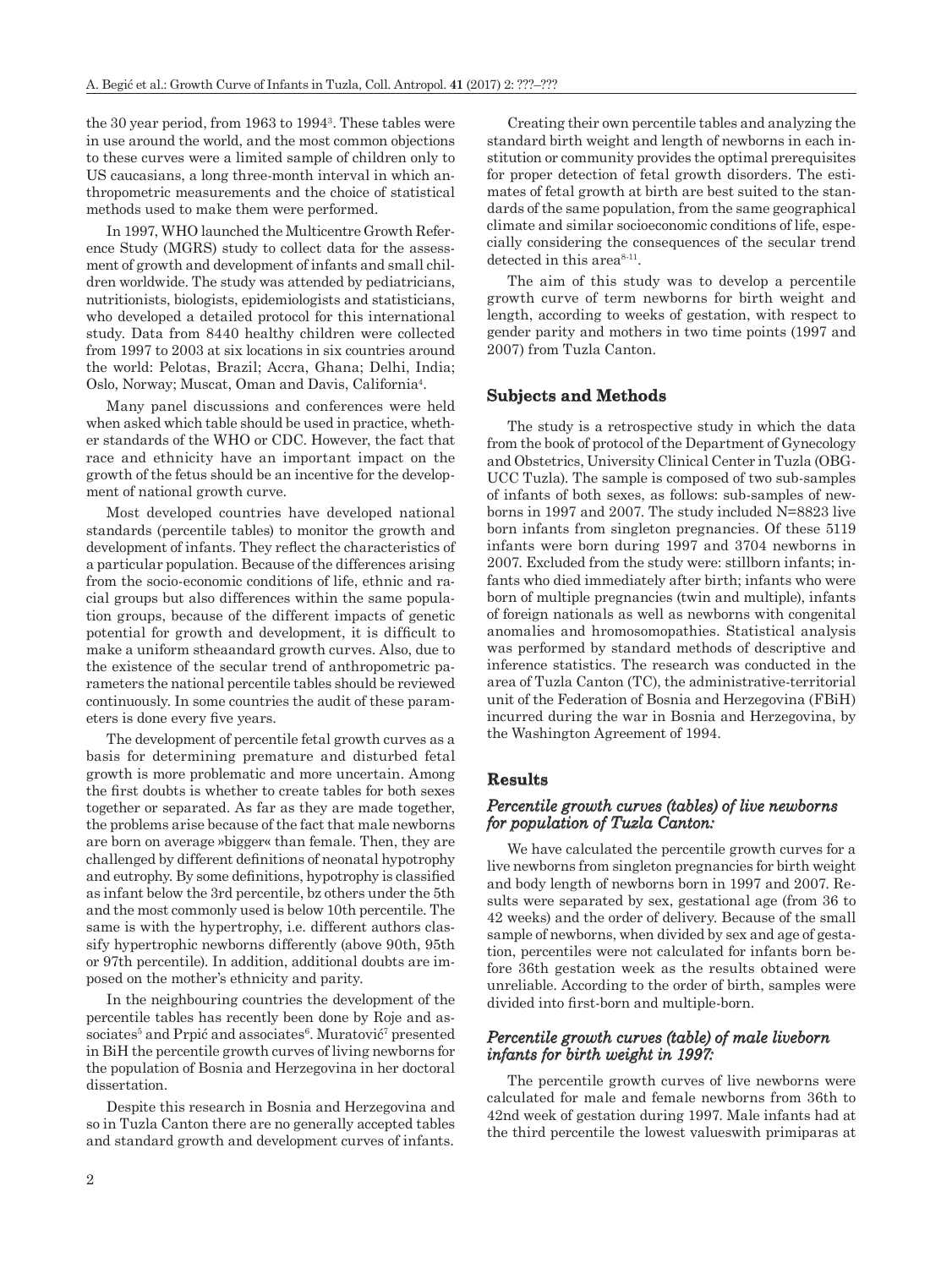| TABLE <sub>1</sub>                                                                   |  |
|--------------------------------------------------------------------------------------|--|
| PERCENTILE BIRTH WEIGHT TABLES (g) FOR MALE NEWBORNS BORN IN 1997 BY GESTATIONAL AGE |  |

| $\sigma$          |                | N   |        |      |      |      | Percentiles |        |      |        |        |
|-------------------|----------------|-----|--------|------|------|------|-------------|--------|------|--------|--------|
| gestation<br>Week | ${\rm Parity}$ |     | 3      | 5    | 10   | 25   | 50          | 75     | 90   | 95     | 97     |
| 36                | T              | 58  | 1963   | 2050 | 2144 | 2600 | 2825        | 3237.5 | 3415 | 3607.5 | 3650   |
|                   | II and more    | 69  | 2100   | 2140 | 2540 | 2850 | 3120        | 3400   | 3730 | 3980   | 4144   |
| 37                | Ι              | 113 | 2400   | 2540 | 2656 | 2900 | 3150        | 3400   | 3650 | 3900   | 3964   |
|                   | II and more    | 107 | 2575.4 | 2644 | 2750 | 3025 | 3230        | 3475   | 3770 | 3900   | 3982   |
| 38                | T              | 219 | 2680   | 2700 | 2850 | 3100 | 3300        | 3600   | 3860 | 4050   | 4100   |
|                   | II and more    | 287 | 2700   | 2765 | 2900 | 3125 | 3480        | 3750   | 4100 | 4300   | 4442   |
| 39                | T              | 353 | 2628   | 2830 | 2950 | 3200 | 3500        | 3750   | 3950 | 4050   | 4100   |
|                   | II and more    | 440 | 2800   | 2899 | 3000 | 3300 | 3550        | 3850   | 4200 | 4300   | 4400   |
| 40                |                | 385 | 2765.6 | 2850 | 2950 | 3250 | 3500        | 3800   | 4100 | 4250   | 4400   |
|                   | II and more    | 432 | 2946.5 | 3000 | 3200 | 3400 | 3700        | 3950   | 4200 | 4300   | 4400   |
| 41                | Ι              | 91  | 2850   | 2900 | 3000 | 3300 | 3500        | 3900   | 4100 | 4200   | 4545   |
|                   | II and more    | 82  | 2850   | 3000 | 3100 | 3400 | 3715        | 4000   | 4300 | 4597.5 | 4685.5 |
| 42                | Ι              | 22  | 2783.5 | 2960 | 3150 | 3200 | 3575        | 3815   | 3990 | 4047.5 | 4087   |
|                   | II and more    | 19  | 2866   | 3010 | 3090 | 3350 | 3700        | 4075   | 4360 | 4500   | 4860   |

36th week (1963 g), while the highest values on the 3rd percentile were 2946.50 g, in the secundaparas and multiparas in 40th gestation week. The values of 50th percentile for birth weight of male infants born in 1997 in primiparas were 3500.00 g in primiparas and in multiparas 3700.00 g. Looking at the values obtained at the 50th percentile of primiparas we can conclude that with the increase of gestational age the birth weight of newborns continuously increases. This continued growth in multiparas is noted up to 41th week, where as in the 42th gestation week there is a slight reduction in birth weight. The highest values of birth weight were found in the 97th percentile in multiparas in the 42th week and it amounted to 4860.00 g. (Table 1, Figures 1 and 2)

# *Percentile growth curves (table) of male liveborn infants for birth length in 1997:*

Percentile values for birth lengthof male infants born during 1997 are shown in Table 22. From the shown percentile tables it can be concluded that the minimum value of birth length of newborns were on the third percentile in



*Fig. 1. Percentile birth weight curves of male newborns – primiparas 1997*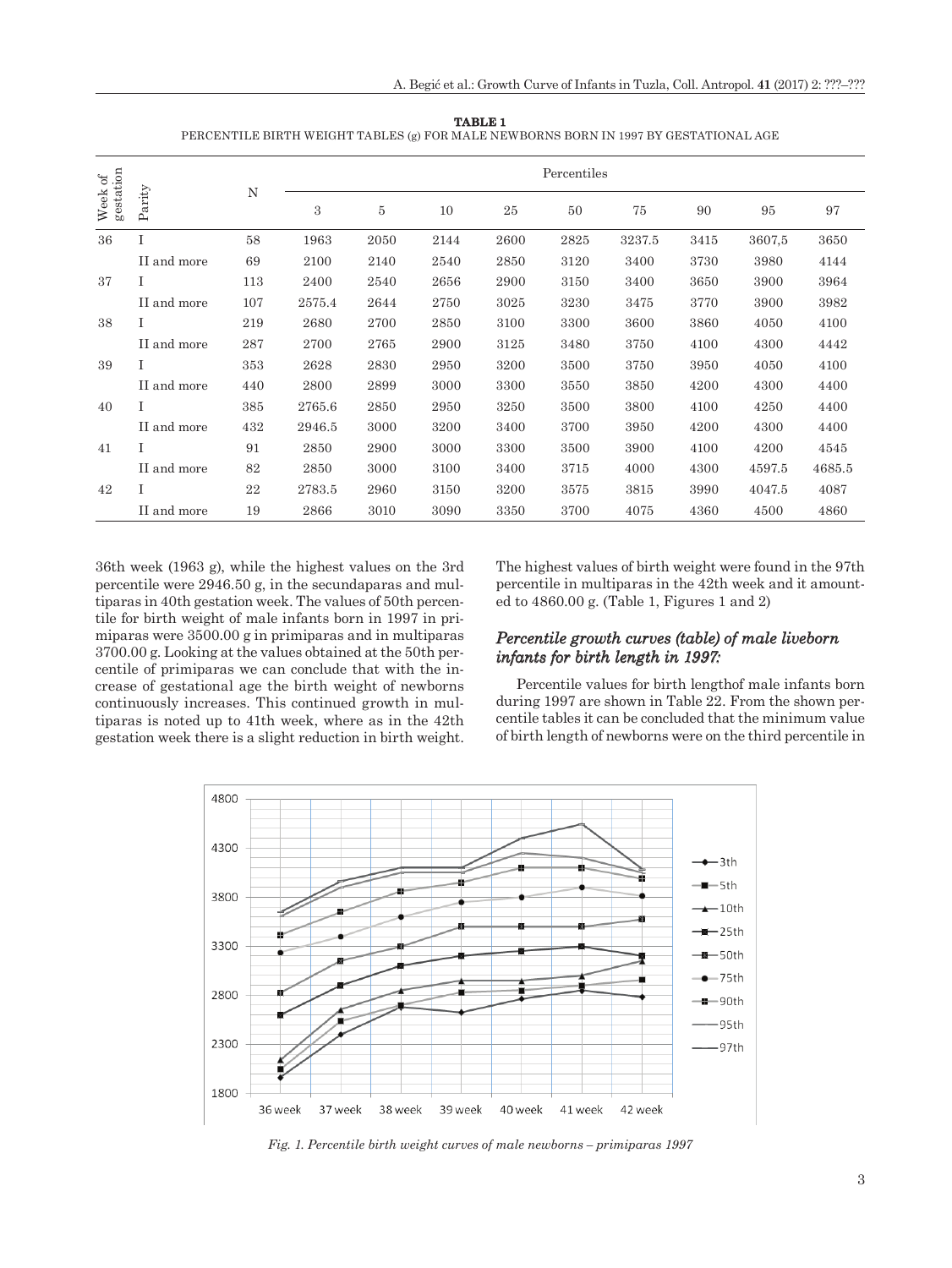

*Fig. 2: Percentile birth weight curves of male newborns – multiparas of 1997*

primiparas in the 36th week 45.00 cm. On the 3rd percentile the largest ascertained values were 50.00 cm, and were found in primiparas and multiparas in 39th, 40th and 41st week. The values of birth length at the 50th percentile in the 40th gestation week and in primiparas with secundaparas were 54.00 cm. At the 50th percentile continuous increase in birth length with increasing gestational age up to 41st week can be observed, after which there is a small drop in the value in the 42nd gestation week. At the 97th percentile in the 40th week gestation, birth length of newborns in primiparas is 58.00 cm and 59.00 cm in multiparas. The highest values of the 97th percentile were found in multiparas in 41st gestation week (Table 2, Figure 3 and 4).

#### *Percentile growth curves (tables) of female live borns for birth weight in 1997*

It appears from the percentile tables (Table 3) that the minimum values of birth weight of female infants were in

|                      |             |        |                 |                 |                  |                  | Percentiles      |                  |                  |                  |                  |
|----------------------|-------------|--------|-----------------|-----------------|------------------|------------------|------------------|------------------|------------------|------------------|------------------|
| Week of<br>gestation | Parity      | N      | 3 <sup>th</sup> | $5^{\text{th}}$ | 10 <sup>th</sup> | 25 <sup>th</sup> | 50 <sup>th</sup> | $75^{\text{th}}$ | 90 <sup>th</sup> | $95^{\text{th}}$ | 97 <sup>th</sup> |
| 36                   | Ι           | $58\,$ | $45\,$          | $\rm 45.85$     | 46.7             | 49               | 50               | $52\,$           | 55.3             | 56               | 56               |
|                      | II and more | 69     | 46              | 46.4            | 48               | 50               | 52               | 54               | 56               | 57               | 57.96            |
| 37                   | Ι           | 113    | 48              | 48.6            | 49               | 50               | $52\,$           | 53               | 55               | 56               | 56.64            |
|                      | II and more | 107    | 47.18           | 48              | 49.6             | 51               | 52               | 54               | 55               | 56               | 56.82            |
| 38                   | Ι           | 219    | 49              | 49              | 50               | 51               | 53               | 55               | 56               | 58               | 58               |
|                      | II and more | 287    | 49              | 50              | 50               | 51.5             | 53               | 55               | 57               | 58               | 58.42            |
| 39                   |             | 353    | 50              | 50              | 51               | $52\,$           | 54               | 55               | 57               | 58               | 58               |
|                      | II and more | 440    | 50              | 50              | 51               | 52               | 54               | 56               | 57               | 58               | 59               |
| 40                   | Ι           | 385    | 50              | 50              | 51               | 52               | 54               | 56               | 57               | 58               | $58\,$           |
|                      | II and more | 432    | 50              | 50              | 51               | 53               | 54               | 56               | 58               | 58               | 59               |
| 41                   | $\mathbf I$ | 91     | 50              | 50              | 51               | 53               | 55               | 56               | 57               | 58               | 58.3             |
|                      | II and more | 82     | 50              | 50              | 50.1             | 52.25            | 55               | 56               | 58.9             | 59.95            | 60               |
| 42                   | T           | 22     | 48.52           | 50.05           | 51               | 52.25            | 53.5             | 55               | 56               | 56               | 56.37            |
|                      | II and more | 19     | 49.54           | 49.9            | 50.8             | $52\,$           | 54               | 56               | 57.2             | 58.1             | 58.46            |

**TABLE 2** PERCENTILE BIRTH LENGHT TABLES (cm) FOR MALE NEWBORNS BORN IN 1997 BY GESTATIONAL AGE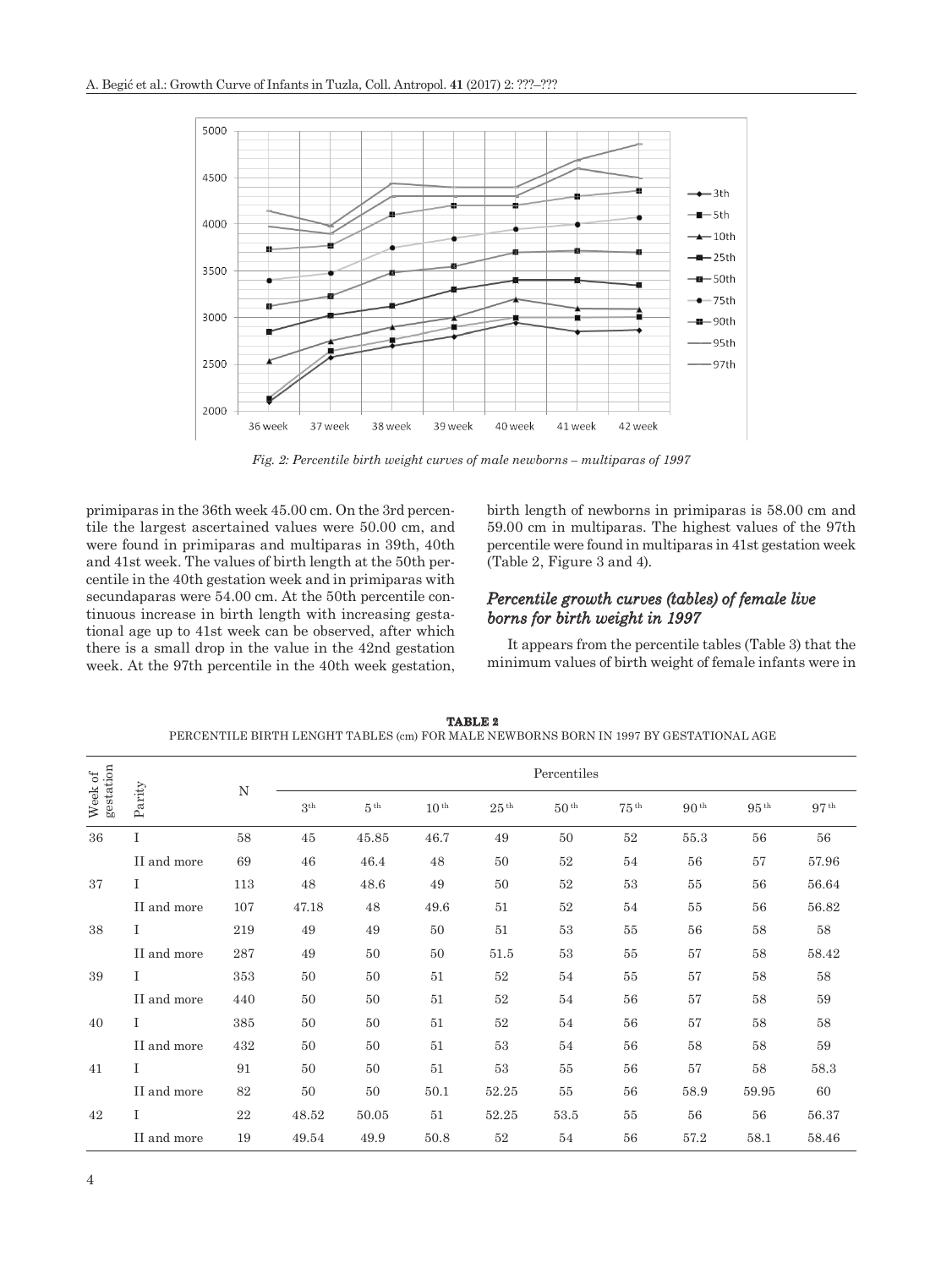

*Fig. 3: Percentile birth length curves of male newborns – primiparas 1997*



*Fig. 4: Percentile birth length curves of male newborns – multiparas 1997*



*Fig. 5. Percentile birth weight curves of female newborns – primiparas 1997*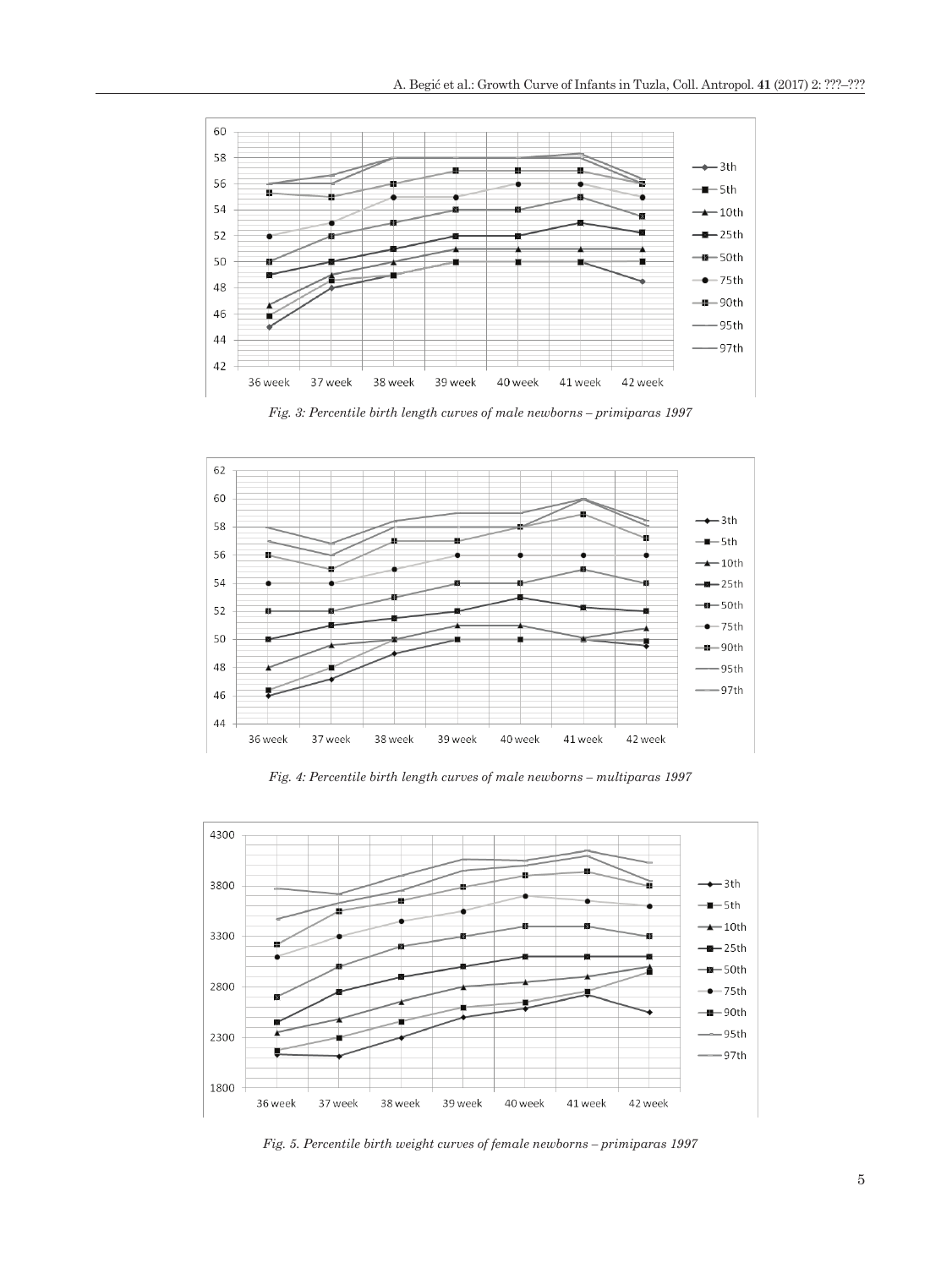|                                                         |             |     | PERCENTILE BIRTH WEIGHT TABLES (g) FOR FEMALE NEWBORNS BORN IN 1997 BY GESTATIONAL AGE |                 |                  |                  |                  |                  |                  |                  |                  |
|---------------------------------------------------------|-------------|-----|----------------------------------------------------------------------------------------|-----------------|------------------|------------------|------------------|------------------|------------------|------------------|------------------|
|                                                         |             |     |                                                                                        |                 |                  |                  | Percentiles      |                  |                  |                  |                  |
| gestation<br>Week of $% \left\vert \cdot \right\rangle$ | Parity      | N   | 3 <sup>th</sup>                                                                        | 5 <sup>th</sup> | 10 <sup>th</sup> | 25 <sup>th</sup> | 50 <sup>th</sup> | 75 <sup>th</sup> | 90 <sup>th</sup> | 95 <sup>th</sup> | 97 <sup>th</sup> |
| 36                                                      | T           | 49  | 2133.2                                                                                 | 2170            | 2350             | 2450             | 2700             | 3100             | 3220             | 3470             | 3774             |
|                                                         | II and more | 64  | 1689                                                                                   | 1937.5          | 2250             | 2587.5           | 2975             | 3250             | 3550             | 3692.5           | 3850             |
| 37                                                      | Ι           | 89  | 2114                                                                                   | 2300            | 2480             | 2750             | 3000             | 3300             | 3550             | 3630             | 3718             |
|                                                         | II and more | 95  | 2291                                                                                   | 2314            | 2520             | 2800             | 3100             | 3450             | 3780             | 3850             | 3950             |
| 38                                                      |             | 184 | 2300                                                                                   | 2457.5          | 2656             | 2900             | 3200             | 3450             | 3650             | 3750             | 3900             |
|                                                         | II and more | 215 | 2621                                                                                   | 2735            | 2862             | 3100             | 3300             | 3550             | 3800             | 3950             | 4000             |
| 39                                                      |             | 327 | 2500                                                                                   | 2600            | 2800             | 3000             | 3300             | 3550             | 3788             | 3950             | 4061             |
|                                                         | II and more | 416 | 2650                                                                                   | 2742.5          | 2900             | 3200             | 3450             | 3707.5           | 4000             | 4150             | 4245.5           |
| 40                                                      | Ι           | 378 | 2586.2                                                                                 | 2650            | 2850             | 3100             | 3400             | 3700             | 3900             | 4000             | 4050             |
|                                                         | II and more | 383 | 2700                                                                                   | 2900            | 3050             | 3300             | 3550             | 3800             | 4050             | 4200             | 4277             |
| 41                                                      | T           | 103 | 2721.8                                                                                 | 2755            | 2906             | 3100             | 3400             | 3650             | 3940             | 4095             | 4147             |
|                                                         | II and more | 97  | 2800                                                                                   | 2990            | 3100             | 3250             | 3600             | 3900             | 4170             | 4260             | 4356             |
| 42                                                      | Ι           | 21  | 2550                                                                                   | 2950            | 3000             | 3100             | 3300             | 3600             | 3800             | 3850             | 4030             |
|                                                         | II and more | 21  | 2520                                                                                   | 2800            | 2950             | 3150             | 3500             | 4050             | 4250             | 4350             | 4450             |

**TABLE 3** PERCENTILE BIRTH WEIGHT TABLES (g) FOR FEMALE NEWBORNS BORN IN 1997 BY GESTATIONAL AGE

the 3rd percentile in multiparas and were 1689.00 g, while the maximum values on the 3rd percentile were in multiparas at the 41st week. At the 50th percentile in the 40th gestation week newborns of primiparas had a birth weight 3400.00 g and in multiparas 3550.00 g. The values of birth weight at the 50th percentile continuously increase to the 41st week, after which the values decline in the 42nd week. In the 40th week the values at the 97th percentile were 4050.00 g in primiparas and 4277.00 g in multiparas. The highest values on the 97th percentile had newborns of multiparas in the 42nd week (Table 3, Figure 5 and 6).

# *Percentile growth curves (tables) of female live borns for birth length in 1997:*

The lowest values of birth lengthof female infants were on the 3rd percentile in primiparas and were 46.44 cm, while the highest values ascertained in the 42nd week in primiparas (51.00 cm). At the median, the 50th percentile, the values in the 40th gestation week were 53.00 cm in primiparas and 54.00cm in multiparas. In the 40th week on the 97th percentile the values were 57.00 cm in primiparas and 58.00 cm in multiparas (Table 4, Figure 7 and 8).



*Fig. 6. Percentile birth weight curves of female newborns – multiparas 1997*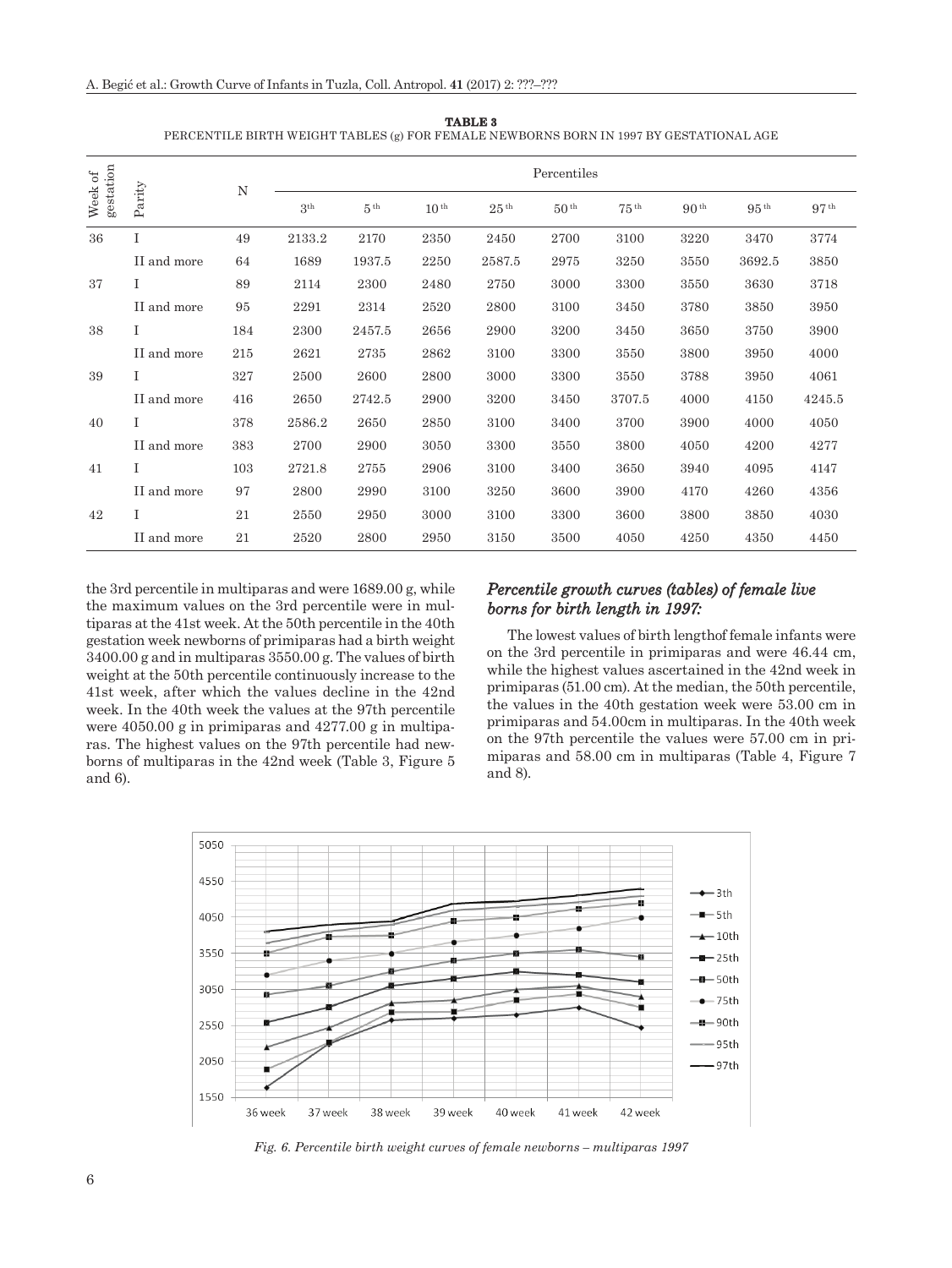|                      |             |     |                 |                 |           |                  | Percentiles      |                  |                  |                  |                  |
|----------------------|-------------|-----|-----------------|-----------------|-----------|------------------|------------------|------------------|------------------|------------------|------------------|
| gestation<br>Week of | Parity      | N   | 3 <sup>th</sup> | 5 <sup>th</sup> | $10^{th}$ | 25 <sup>th</sup> | 50 <sup>th</sup> | 75 <sup>th</sup> | 90 <sup>th</sup> | $95^{\text{th}}$ | 97 <sup>th</sup> |
| 36                   | I           | 49  | 46.44           | 47              | 47        | 49               | 50               | 52               | 54               | 54               | 55.12            |
|                      | II and more | 64  | 46.86           | 47              | 47.2      | 49               | 51               | 53               | 54               | 54.9             | 55               |
| 37                   | Ι           | 89  | 47.64           | 48              | 49        | 50               | 51               | 53               | 54.2             | 55               | 56               |
|                      | II and more | 95  | 47              | 47              | 49        | 50               | 52               | 53.75            | 55               | 56               | 56               |
| 38                   | Ι           | 184 | 47              | 48              | 49        | 50               | 52               | 54               | 55               | 56               | $57\,$           |
|                      | II and more | 215 | 48              | 49              | 50        | 51               | 53               | 55               | 56               | 57               | 57               |
| 39                   | Ι           | 327 | 48              | 49              | 50        | 51               | 53               | 54               | 56               | 57               | $58\,$           |
|                      | II and more | 416 | 49              | 49              | 50        | 52               | 53               | 55               | 56               | 57               | 57.55            |
| 40                   |             | 378 | 47              | 49              | 50        | 51               | 53               | 55               | 56               | 57               | 57               |
|                      | II and more | 383 | 49              | 50              | 51        | 53               | 54               | 56               | 57               | 58               | 58               |
| 41                   | T           | 103 | 49              | 50              | 50        | 52               | 54               | 55.5             | 57               | 58               | 58               |
|                      | II and more | 97  | 50              | 50              | 50.6      | 52               | 54               | 56               | 57               | 58               | 58.12            |
| 42                   | Ι           | 21  | 51              | 51              | 52        | 52               | 54               | 55               | 56               | 56               | 56.4             |
|                      | II and more | 21  | 50              | 50              | 50        | 51               | 53               | 55               | 57               | 57               | 59               |





*Fig. 7: Percentile birth length curves of female newborns – primiparas 1997*

#### *Percentile growth curves (tables) of male live born infants for birth weight in 2007:*

The percentile values for birth weight of male newborns during 2007 are shown in Table 25. For shown percentile tables it can be concluded that the minimum values of birth weight in male infants were on the 3rd percentile in primiparas 1717.00 g, the highest in multiparas in the 42nd gestation week and were 3275.20 g. The median, of the 50th percentile in the 40th gestation week in male newborns of primiparas were 3600.00 g and in multiparas 3750.00 g. From median values it can be concluded that the infants of multiparas had a higher birth weight of newborns of primiparas in each gestation week. Male infants born in 2007 in the 40th gestation week had birth weight 4450.00 g in primiparas and 4535.50 g in multiparas (Table 5, Figure 9 and 10).

### *Percentile growth curves (tables) of male live born infants for birth length in 2007:*

It can be concluded from the tables percentile for birth length of male newborns (Table 6) that the lowest values of the birth length of male newborns were on the 3rd per-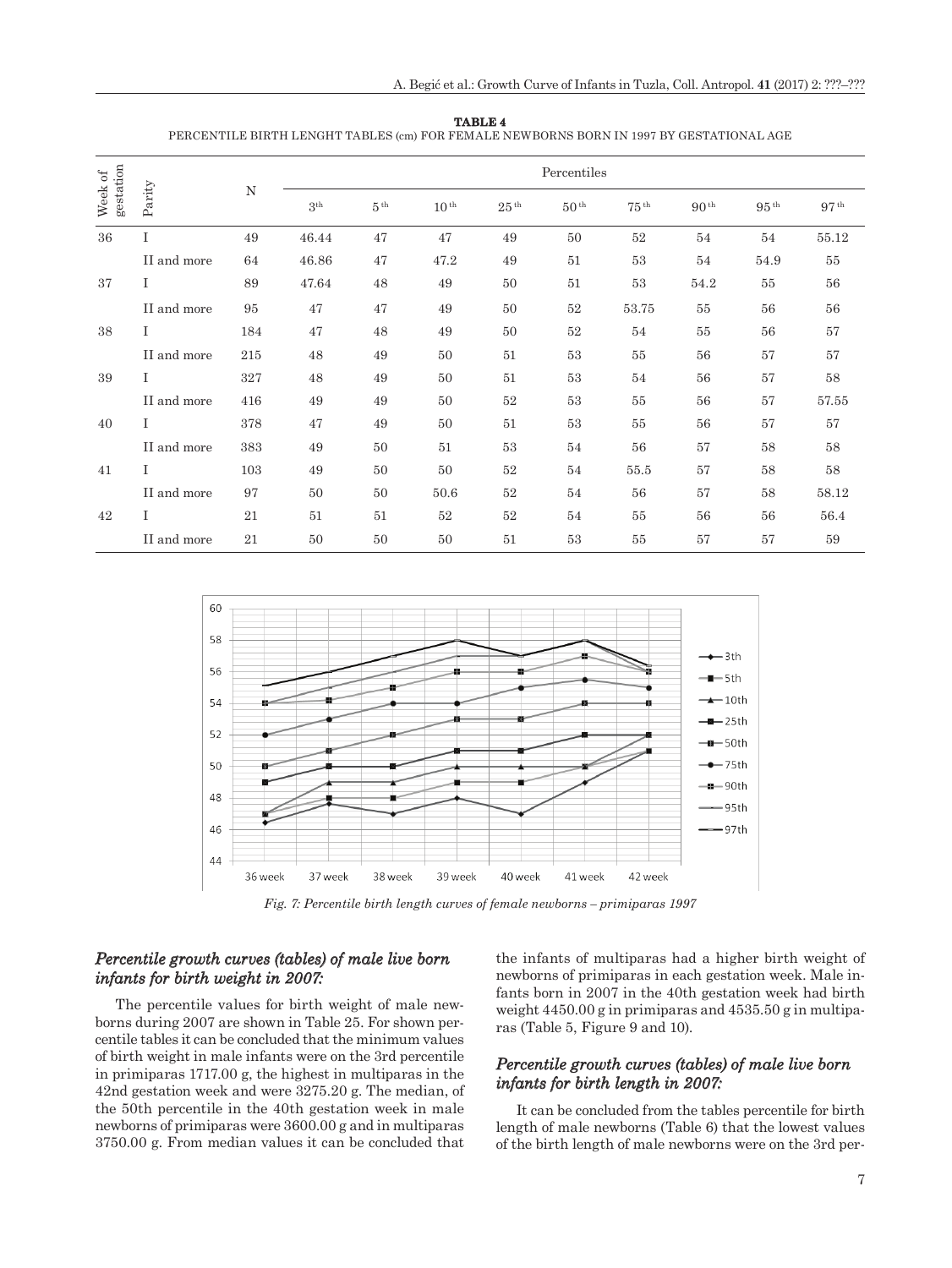

*Fig. 8: Percentile birth length curves of female newborns – multiparas 1997*

**TABLE 5** PERCENTILE BIRTH WEIGHT TABLES (g) FOR MALE NEWBORNS BORN IN 2007 BY GESTATIONAL AGE

|                      |             | N   |                 |                 |                  |                  | Percentiles      |                  |                  |                  |                  |
|----------------------|-------------|-----|-----------------|-----------------|------------------|------------------|------------------|------------------|------------------|------------------|------------------|
| gestation<br>Week of | Parity      |     | 3 <sup>th</sup> | 5 <sup>th</sup> | 10 <sup>th</sup> | 25 <sup>th</sup> | 50 <sup>th</sup> | 75 <sup>th</sup> | 90 <sup>th</sup> | 95 <sup>th</sup> | 97 <sup>th</sup> |
| 36                   | I           | 36  | 1717            | 1815            | 2075             | 2512.5           | 2850             | 3112.5           | 3375             | 3450             | 3450             |
|                      | II and more | 24  | 2120.8          | 2232            | 2345             | 2737.5           | 3050             | 3250             | 3685             | 3742.5           | 3858.5           |
| 37                   | I           | 82  | 2500            | 2633.5          | 2755             | 2950             | 3100             | 3300             | 3500             | 3692.5           | 3717.1           |
|                      | II and more | 75  | 2550            | 2564            | 2720             | 3025             | 3250             | 3490             | 3700             | 3850             | 3850             |
| 38                   | I           | 204 | 2550            | 2657.5          | 2800             | 3100             | 3400             | 3650             | 3900             | 4000             | 4100             |
|                      | II and more | 155 | 2781            | 2821            | 2970             | 3225             | 3500             | 3750             | 4000             | 4100             | 4381.4           |
| 39                   | T           | 338 | 2700            | 2800            | 3030             | 3265             | 3550             | 3800             | 4080             | 4200             | 4265             |
|                      | II and more | 316 | 2863.5          | 2950            | 3050             | 3300             | 3600             | 3900             | 4110             | 4300             | 4427.5           |
| 40                   | I           | 366 | 2900            | 3000            | 3100             | 3350             | 3600             | 3900             | 4100             | 4300             | 4450             |
|                      | II and more | 244 | 2928.7          | 3007.5          | 3200             | 3400             | 3750             | 3950             | 4200             | 4392.5           | 4535.5           |
| 41                   | I           | 44  | 3187.7          | 3283            | 3415             | 3550             | 3750             | 4085             | 4185             | 4292.5           | 4371             |
|                      | II and more | 29  | 3275.2          | 3336            | 3444             | 3600             | 3900             | 4150             | 4434             | 4618             | 4650             |

centile in the 36th gestation week in primiparas and the highest in infants born in the 41st week were 51.00 cm both in primiparas and multiparas. The median birth length in the 40th gestation week both in primiparas and multiparas was 54.00 cm. Similar results were noted in the 39th gestation week. The highest values of the median have infants born in the 41st week and in multiparas it was 55.00 cm. At the 97th percentile in the 40th week of gestation both the first born and multiparous infants had a length of 58.00 cm. Here, as in the 50th percentile, the same values were noted in the 39th week of gestation (Table 6, Figure 11 and 12).

# *Percentile growth curves (tables) of female live born infants for birth weight in 2007:*

Percentile values for birth weight of female infants born during 2007 are shown in Table 27. The lowest values of birth weight of female newborns were on the 3rd percentile in the 36th week of gestation in primiparas and the highest in infants born to multiparas in the 41st week and were 3150.00 g. The median birth weight in the 40th week of gestation in primiparas was 3450.00 g and with multiparas 3550.00 g. The highest values of the median have infants born after the 41st week in multiparas and it was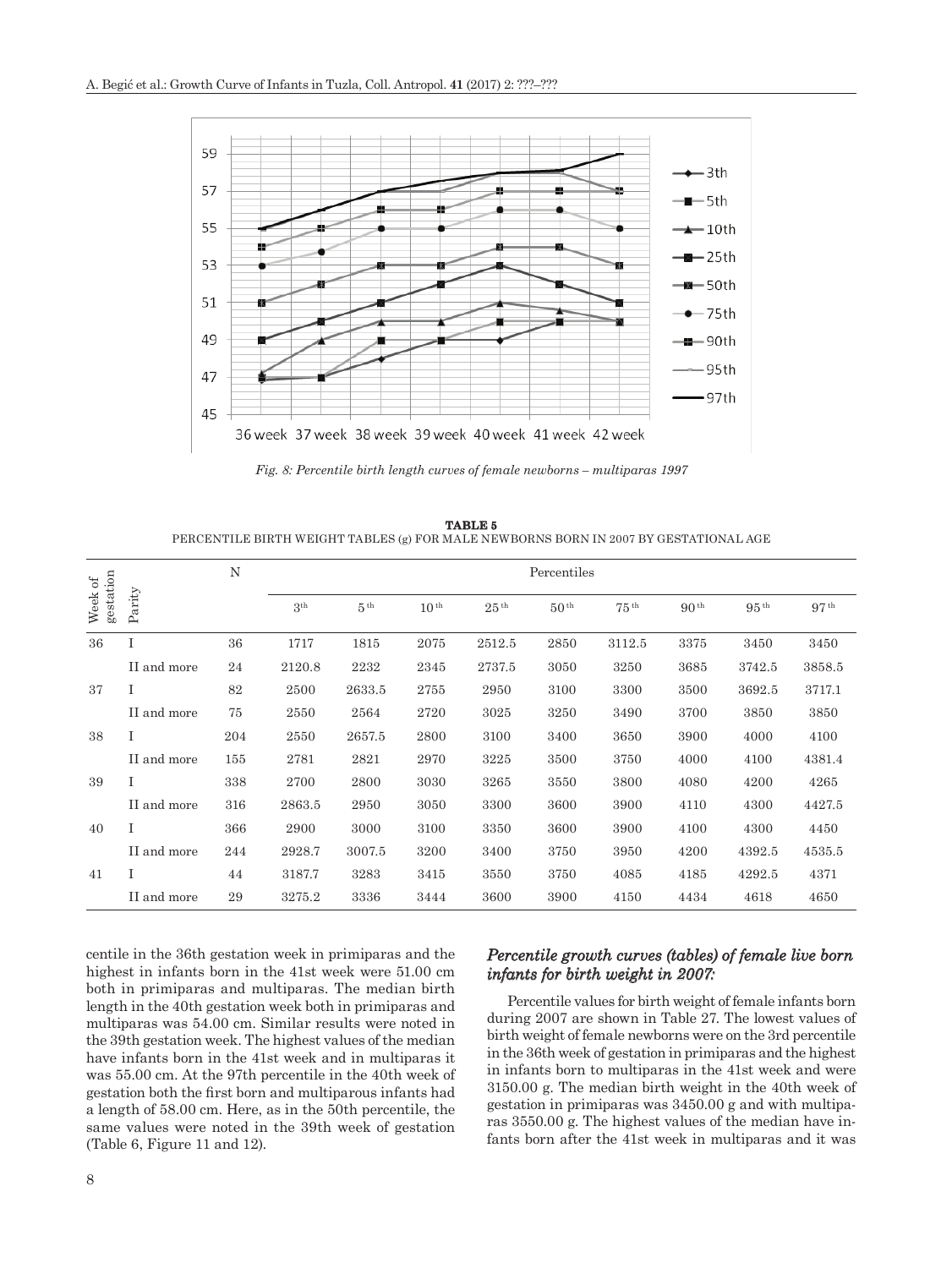

*Fig. 9. Percentile birth weight curves of male newborns – primiparas 2007*



*Fig. 10. Percentile birth weight curves of male newborns – multiparas of 2007*



*Fig. 11. Percentile birth length curves of male newborns – primiparas 2007*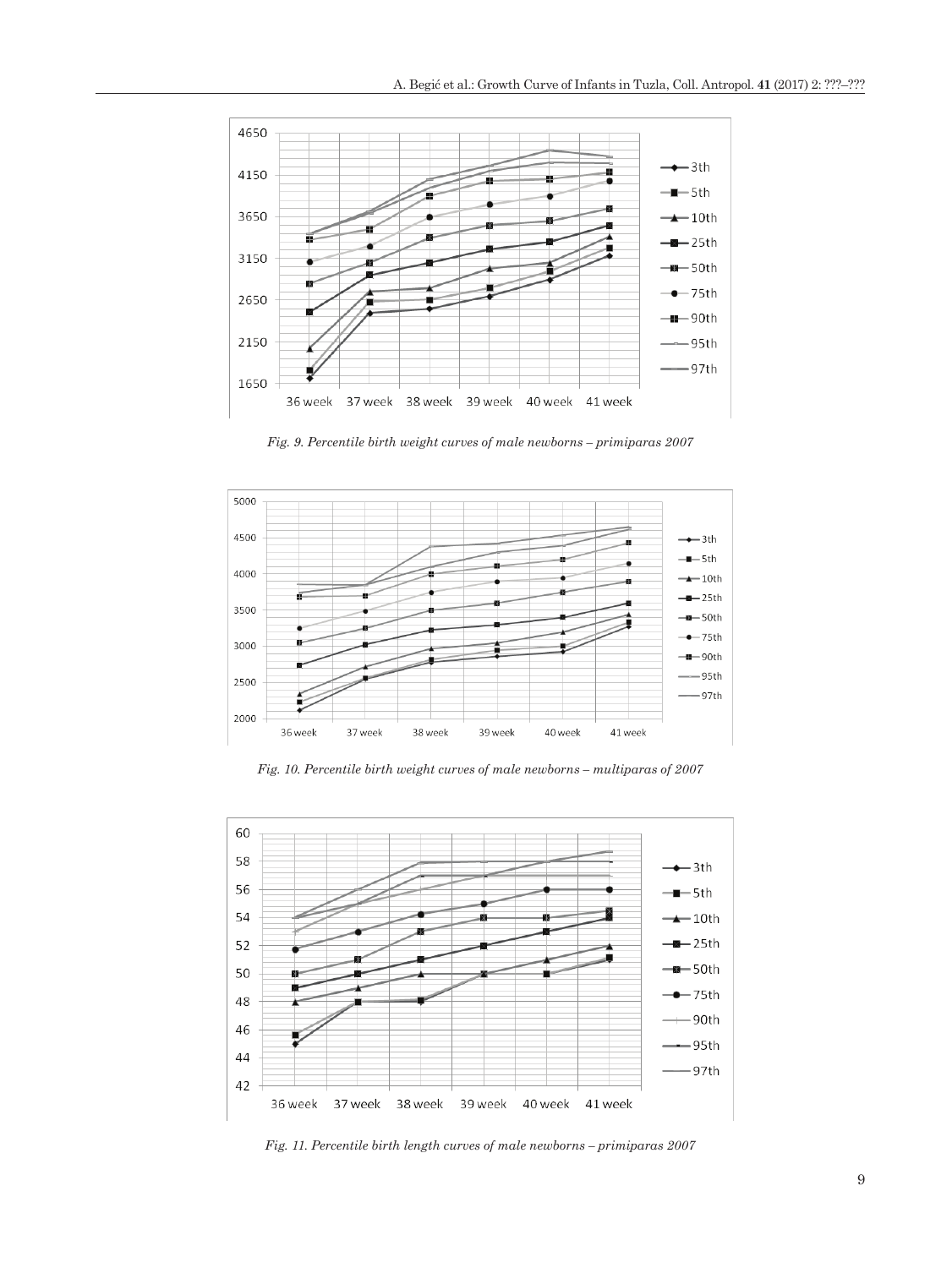| $_{\rm of}$<br>Week of<br>gestation |             | N   | Percentiles     |                 |                  |                  |                  |                  |                  |                  |                  |
|-------------------------------------|-------------|-----|-----------------|-----------------|------------------|------------------|------------------|------------------|------------------|------------------|------------------|
|                                     | Parity      |     | 3 <sup>th</sup> | 5 <sup>th</sup> | 10 <sup>th</sup> | 25 <sup>th</sup> | 50 <sup>th</sup> | $75^{\text{th}}$ | 90 <sup>th</sup> | 95 <sup>th</sup> | 97 <sup>th</sup> |
| 36                                  | Ι           | 36  | 45              | 45.65           | 48               | 49               | 50               | 51.75            | 53               | 54               | 54.01            |
|                                     | II and more | 24  | 47.69           | 48              | 48               | 49.75            | 52               | 53               | 54               | 54               | 54.31            |
| 37                                  |             | 82  | 48              | 48              | 49               | 50               | 51               | 53               | 55               | 55               | 56               |
|                                     | II and more | 75  | 47.19           | 48              | 49               | 51               | 52.5             | 54               | 54               | 55               | $55\,$           |
| 38                                  | Ι           | 204 | 48              | 48.15           | 50               | 51               | 53               | 54.25            | 56               | 57               | 57.91            |
|                                     | II and more | 155 | 49              | 50              | 50               | 52               | 54               | 55               | 56               | 58               | 58               |
| 39                                  | Ι           | 338 | 50              | 50              | 50               | 52               | 54               | 55               | 57               | 57               | $58\,$           |
|                                     | II and more | 316 | 49              | 50              | 51               | 52               | 54               | 55               | 57               | 58               | 58               |
| 40                                  |             | 366 | 50              | 50              | 51               | 53               | 54               | 56               | 57               | 58               | 58               |
|                                     | II and more | 244 | 50              | 50              | 51               | 53               | 54               | 56               | 57               | 58               | 58               |
| 41                                  | T           | 44  | 51              | 51.15           | 52               | 54               | 54.5             | 56               | 57               | 58               | 58.71            |
|                                     | II and more | 29  | 51              | 51              | 51.8             | 53               | 55               | 57               | 58.4             | 61.2             | 62               |



PERCENTILE BIRTH LENGHT TABLES (cm) FOR MALE NEWBORNS BORN IN 2007 BY GESTATIONAL AGE



*Fig. 12. Percentile birth length curves of male newborns – multiparas 2007*



*Fig. 13. Percentile birth length curves of female newborns – primiparas 2007*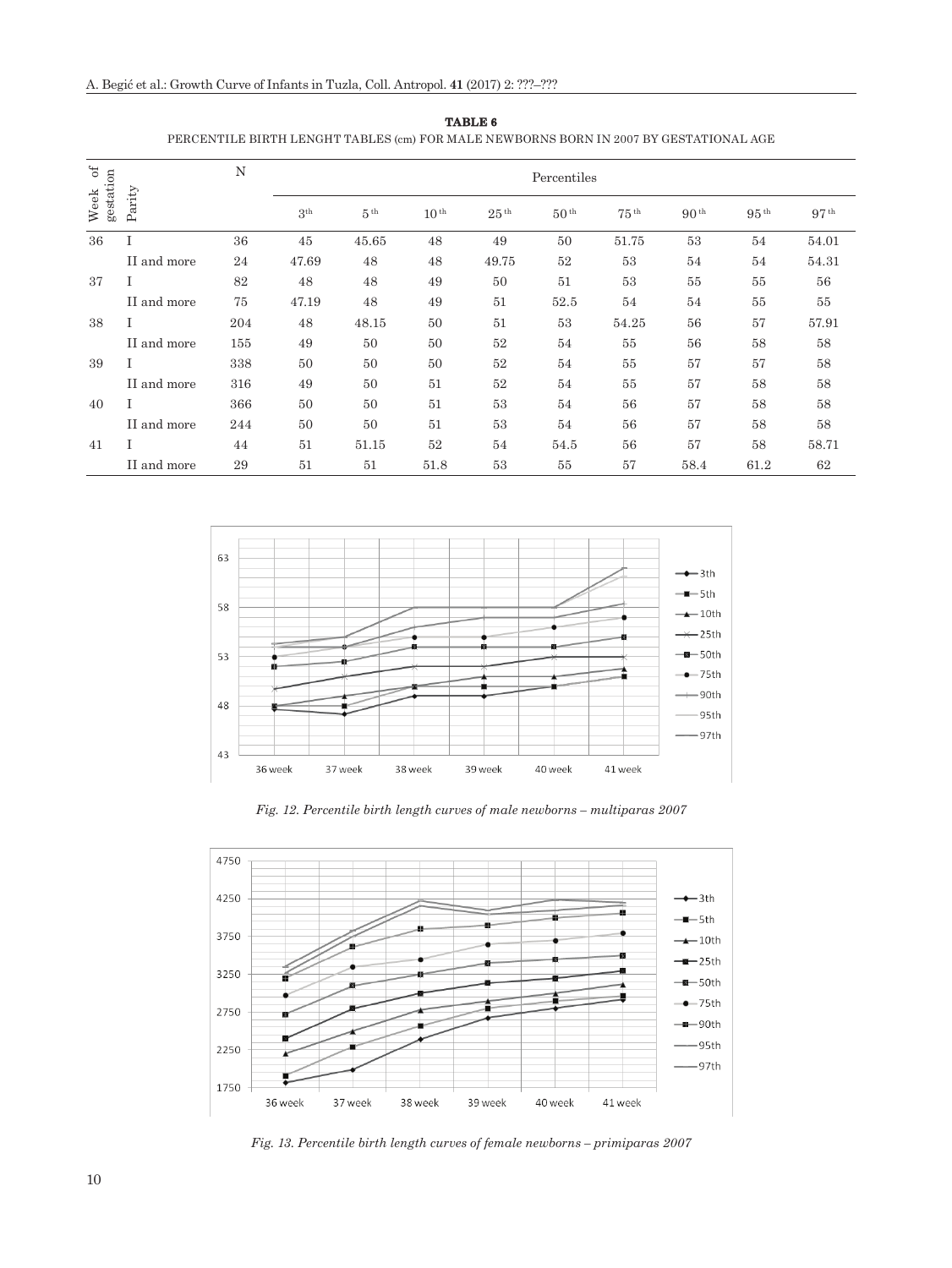| TABLE 7                                                                                |
|----------------------------------------------------------------------------------------|
| PERCENTILE BIRTH WEIGHT TABLES (g) FOR FEMALE NEWBORNS BORN IN 2007 BY GESTATIONAL AGE |

| gestation<br>Week of |             |     | Percentiles<br>N |                 |           |                  |                  |                  |                  |                  |                  |
|----------------------|-------------|-----|------------------|-----------------|-----------|------------------|------------------|------------------|------------------|------------------|------------------|
|                      | Parity      |     | 3 <sup>th</sup>  | 5 <sup>th</sup> | $10^{th}$ | 25 <sup>th</sup> | 50 <sup>th</sup> | $75^{\text{th}}$ | 90 <sup>th</sup> | $95^{\text{th}}$ | 97 <sup>th</sup> |
| 36                   | I           | 27  | 1820.2           | 1912            | 2200      | 2400             | 2720             | 2975             | 3200             | 3270             | 3355             |
|                      | II and more | 28  | 2274             | 2385            | 2485      | 2722.5           | 2940             | 3150             | 3245             | 3577.5           | 3719             |
| 37                   |             | 76  | 1992.5           | 2292.5          | 2500      | 2797.5           | 3100             | 3350             | 3615             | 3755             | 3830             |
|                      | II and more | 70  | 2314             | 2545            | 2698      | 2950             | 3100             | 3400             | 3523             | 3727.5           | 3843             |
| 38                   |             | 149 | 2394             | 2570            | 2780      | 3000             | 3250             | 3450             | 3850             | 4156             | 4228             |
|                      | II and more | 171 | 2750             | 2800            | 2900      | 3150             | 3400             | 3700             | 3900             | 4060             | 4243             |
| 39                   | L           | 299 | 2678.2           | 2800            | 2900      | 3135             | 3400             | 3650             | 3900             | 4050             | 4100             |
|                      | II and more | 275 | 2700             | 2800            | 3000      | 3200             | 3500             | 3740             | 4050             | 4200             | 4300             |
| 40                   |             | 343 | 2800             | 2900            | 3000      | 3200             | 3450             | 3700             | 4000             | 4100             | 4237             |
|                      | II and more | 257 | 2750             | 2850            | 2950      | 3250             | 3550             | 3810             | 4150             | 4400             | 4450             |
| 41                   |             | 48  | 2920.5           | 2967.5          | 3120      | 3300             | 3500             | 3800             | 4065             | 4165             | 4200             |
|                      | II and more | 30  | 3150             | 3172.5          | 3200      | 3470             | 3700             | 4000             | 4115             | 4250             | 4308.5           |

|                                                                                         | <b>TABLE 8</b> |  |
|-----------------------------------------------------------------------------------------|----------------|--|
| PERCENTILE BIRTH LENGHT TABLES (cm) FOR FEMALE NEWBORNS BORN IN 2007 BY GESTATIONAL AGE |                |  |

| Week of<br>gestation |             | N   | Percentiles     |                 |           |                  |                  |                  |                  |                  |                  |
|----------------------|-------------|-----|-----------------|-----------------|-----------|------------------|------------------|------------------|------------------|------------------|------------------|
|                      | Parity      |     | 3 <sup>th</sup> | 5 <sup>th</sup> | $10^{th}$ | 25 <sup>th</sup> | 50 <sup>th</sup> | 75 <sup>th</sup> | 90 <sup>th</sup> | 95 <sup>th</sup> | 97 <sup>th</sup> |
| 36                   | Ι           | 27  | 44              | 44.6            | 46        | 47               | 50               | 52               | 53               | 53               | 53.22            |
|                      | II and more | 28  | 45.81           | 46.35           | 47.7      | 48.75            | 50               | 52               | 54               | 54               | 54.19            |
| 37                   | Ι           | 76  | 47              | 47              | 48        | 49.75            | 51               | 53.25            | 55               | 55               | 55               |
|                      | II and more | 70  | 48              | 48.45           | 49        | 51               | 51               | 53               | 55               | 55.55            | 56               |
| 38                   | Ι           | 149 | 48              | 48.4            | 50        | 51               | 52               | 54               | 56               | 57               | 57               |
|                      | II and more | 171 | 49              | 49              | 50        | 51               | 53               | 54               | 55               | 56               | 56               |
| 39                   | L           | 299 | 49              | 49              | 50        | 52               | 53               | 54.5             | 56               | 56               | 57               |
|                      | II and more | 275 | 49              | 50              | 50        | 51               | 53               | 54               | 56               | 57               | 57               |
| 40                   | L           | 343 | 49              | 50              | 50        | 52               | 53               | 55               | 56               | 57               | 57               |
|                      | II and more | 257 | 49              | 50              | 50        | 52               | 54               | 55               | 57               | 58               | 59               |
| 41                   | Ι           | 48  | 50.41           | 51              | 51.7      | 52               | 54               | 56               | 57               | 57               | 57               |
|                      | II and more | 30  | 50.87           | 51              | 51        | 53               | 55               | 56               | 56.1             | 57.55            | 58               |

3700.00 g. At the 97th percentile in the 40th week of gestation first-born infants had birth weight of 4237.00 g and in multiparas 4450.00 g. The highest values of birth weight in the 97th percentile were found in infants born after the 41st week in multiparas (Table 27, Figure 26 and 27).

# *Percentile growth curves (tables) of female live born infants for birth length in 2007:*

It can be concluded from the percentile tables for birth length of newborns (Table 8) that the lowest values of birth length of newborns were on the 3rd percentile in the 36th gestation week in primiparas and the highest in infants born in the 41st week and were 50.97 cm in multiparas. The median birth length in the 40th week of gestation in primiparas was 53.00 cm while infants of multiparas were 1 cm longer. The highest values of the median have female infants born in the 41st week in multiparas and it is 55.00 cm. At the 97th percentile in the 40th week of gestation first-born infants have a length of 57.00 cm and multiparous infants are 2 cm longer, which is the largest ascertained value of the percentiles (Table 8, Figure 15 and 16).

# **Discussion and Conclusion**

This paper presents the percentile growth curve of term newborns for birth weight and length after weeks of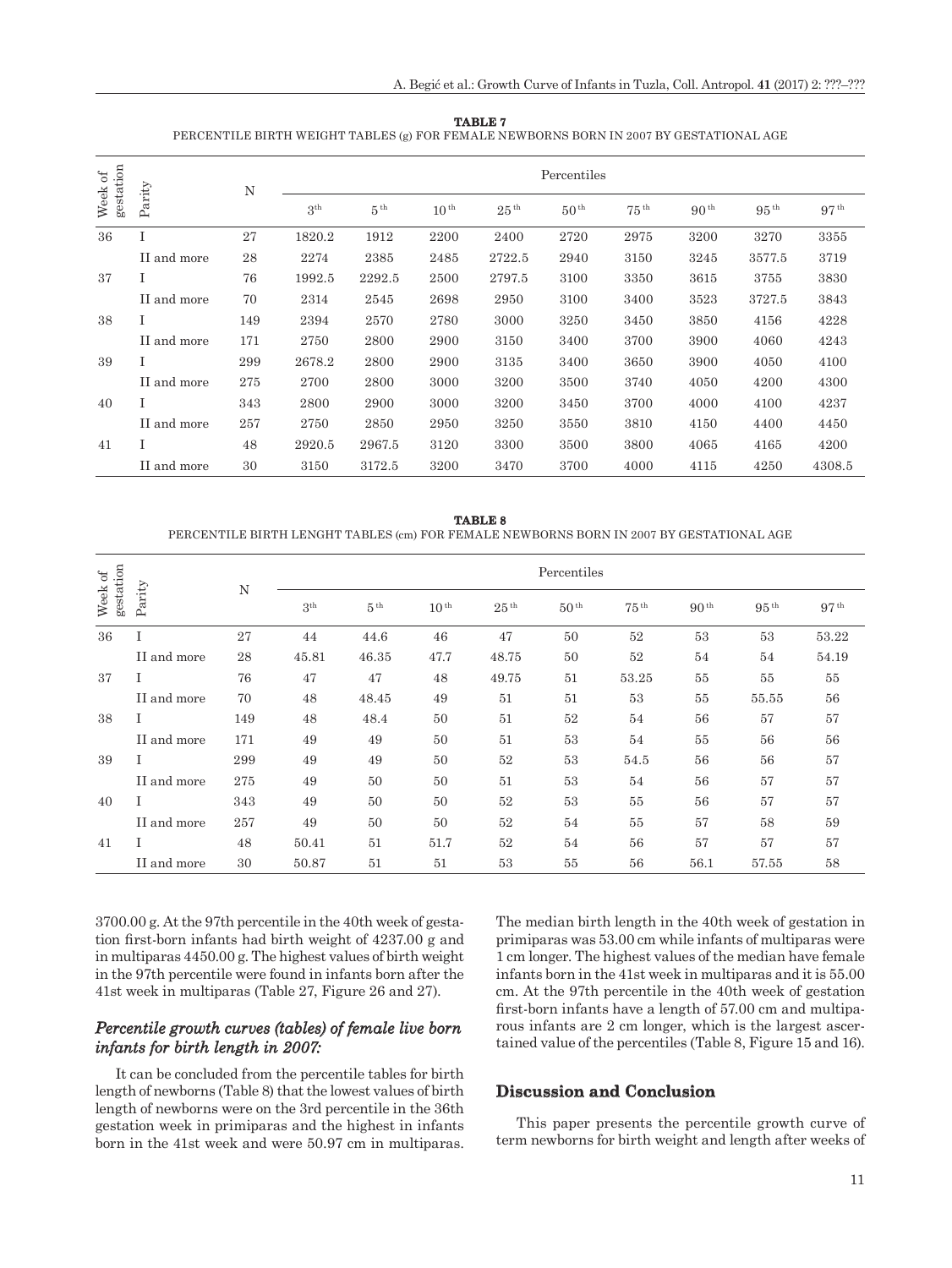|                    |                           | Birth order |                     | Percentiles      |                  |            |
|--------------------|---------------------------|-------------|---------------------|------------------|------------------|------------|
| Place of study     | Sex                       |             | 5 <sup>th</sup>     | 50 <sup>th</sup> | 95 <sup>th</sup> | Source     |
| Rijeka             | 88                        | Primiparous | 2940                | 3590             | 4300             | $\,6\,$    |
|                    |                           | Multiparous | 3100                | 3720             | 4450             |            |
|                    | 99                        | Primiparous | 2840                | 3450             | 4110             |            |
|                    |                           | Multiparous | 2929                | 3550             | 4290             |            |
| Five Croatian      | 88                        | Primiparous | 2850                | 3450             | 4100             | 18         |
| counties           |                           | Multiparous | 2870                | 3590             | 4400             |            |
|                    | 29                        | Primiparous | $\boldsymbol{2730}$ | 3370             | 4000             |            |
|                    |                           | Multiparous | 2750                | 3480             | 4160             |            |
| Split              | 88                        | Primiparous | 2900                | 3600             | 4300             | $\bf 5$    |
|                    |                           | Multiparous | 3000                | 3750             | 4550             |            |
|                    | 29                        | Primiparous | 2800                | 3450             | 4100             |            |
|                    |                           | Multiparous | 2850                | 3600             | 4350             |            |
| Zagreb             | $\mathcal{S}\mathcal{S}$  | Primiparous | 2668.9              | 3428.9           | 4188.9           | 19         |
|                    |                           | Multiparous | 2809.1              | 3551.3           | 4293.6           |            |
|                    | 29                        | Primiparous | 2538.9              | 3305.7           | 4072.6           |            |
|                    |                           | Multiparous | 2643.5              | 3399.9           | 4156.2           |            |
| Novi Sad           | 88                        | Primiparous | 2740                | 3440             | 4266             | 20         |
|                    |                           | Multiparous | 2840                | 3580             | 4340             |            |
|                    | $\mathcal{Q} \mathcal{Q}$ | Primiparous | 2620                | 3320             | 4050             |            |
|                    |                           | Multiparous | 2700                | 3440             | 4125             |            |
| Tuzla Canotn 1997  | 88                        | Primiparous | $2850\,$            | 3500             | 4250             | This study |
|                    |                           | Multiparous | 3000                | 3700             | 4300             |            |
|                    | 99                        | Primiparous | 2650                | 3400             | 4000             |            |
|                    |                           | Multiparous | 2900                | 3550             | 4200             |            |
| Tuzla Canton 2007. | 88                        | Primiparous | 3000                | 3600             | 4300             | This study |
|                    |                           | Multiparous | 3007.5              | 3750             | 4392.5           |            |
|                    | 29                        | Primiparous | 2900                | 3450             | 4100             |            |
|                    |                           | Multiparous | 2850                | 3550             | 4400             |            |

**TABLE 9**

VALUES OF BIRTH WEIGHT AT THE 5th, 50th AND 95th PERCENTILE FOUND IN CROATIA, SERBIA AND BIH

gestation in relation to gender and parity of mothers in two time points (1997 and 2007) from Tuzla Canton.

From the results presented, we can conclude that during 1997 and 2007, male infants of primiparas at all observed percentiles had higher values for both birth weight and length than the infants of multiparas. If we compare the results obtained in 1997 with the results from 2007, we can conclude that there has been an increase in percentile values in time. Increase of percentile values in time is noted by Arbuckle and Sherman<sup>12</sup> in Canada when making percentile values for birth weight in 1972 and 1986.

According to the revised tables from 2000 of the Center for Disease Control and Prevention and the National Center for Health Statistics of the United States (CDC table) birth weight of male newborns at birth has the following values: on the 3rd percentile 2355.451 g, at the 50th percentile 3530.203 g, on the 97th percentile 4446.488 g. According to these tables birth length of male infants at the 3rd percentile is 44.9251 cm, at the 50th percentile 49.98888 cm, 97th percentile 54.919 cm3.

The female infant birth weight at birth had following values: at the 3rd percentile 2414.112 g, at the 50th percentile 3399.186 g and 97th percentile 4254.922 g. The birth length of female infants at birth was on the 3rd percentile 45.09488 cm, at the 50th percentile 49.2864 cm, 97th percentile 54.49527 cm.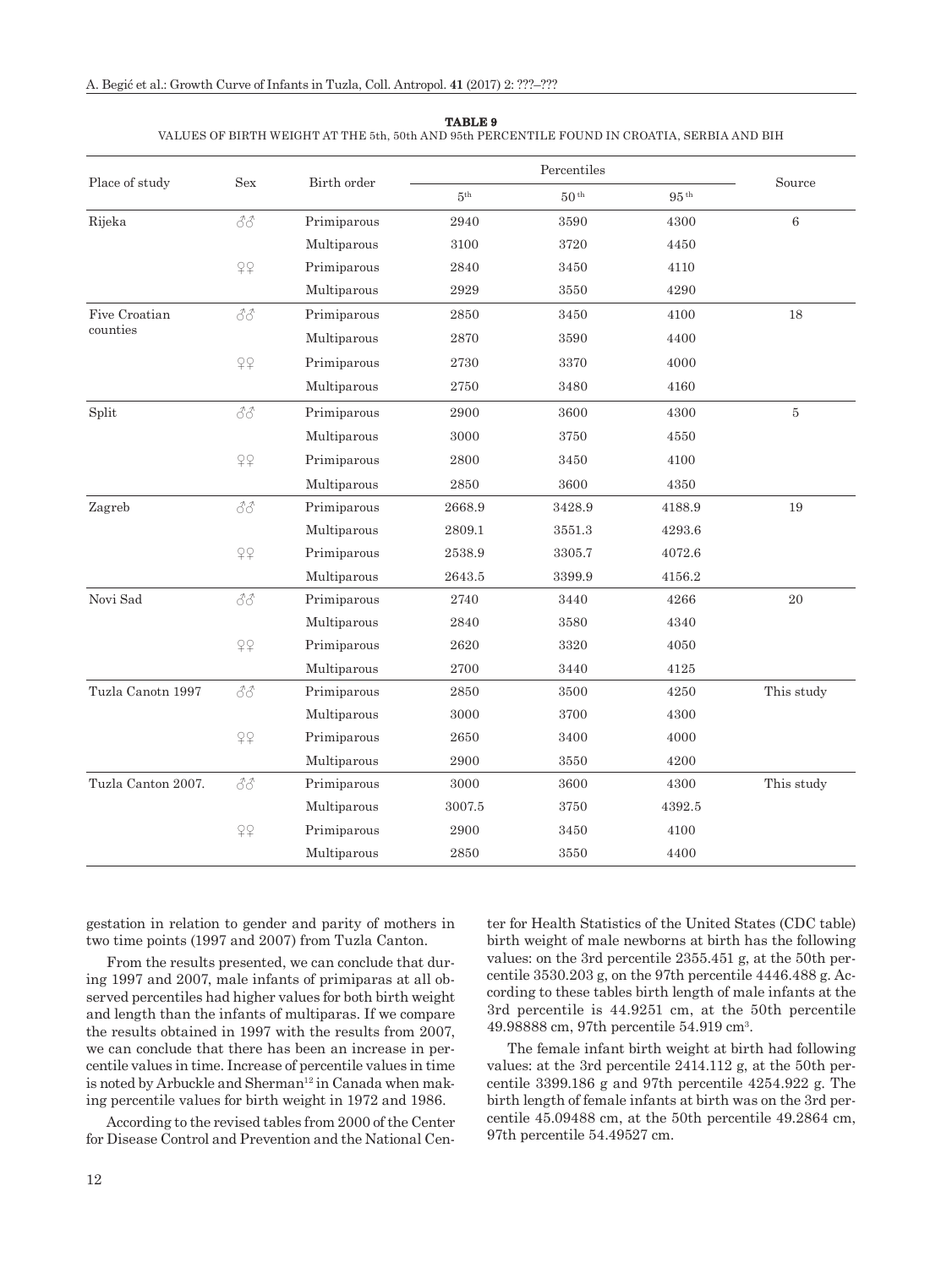

*Fig.14. Percentile birth weight curves of female newborns – multiparas of 2007*



*Fig.15. Percentile birth length curves of female newborns – primiparas 2007*



*Fig.16. Percentile birth length curves of female newborns – multiparas 2007*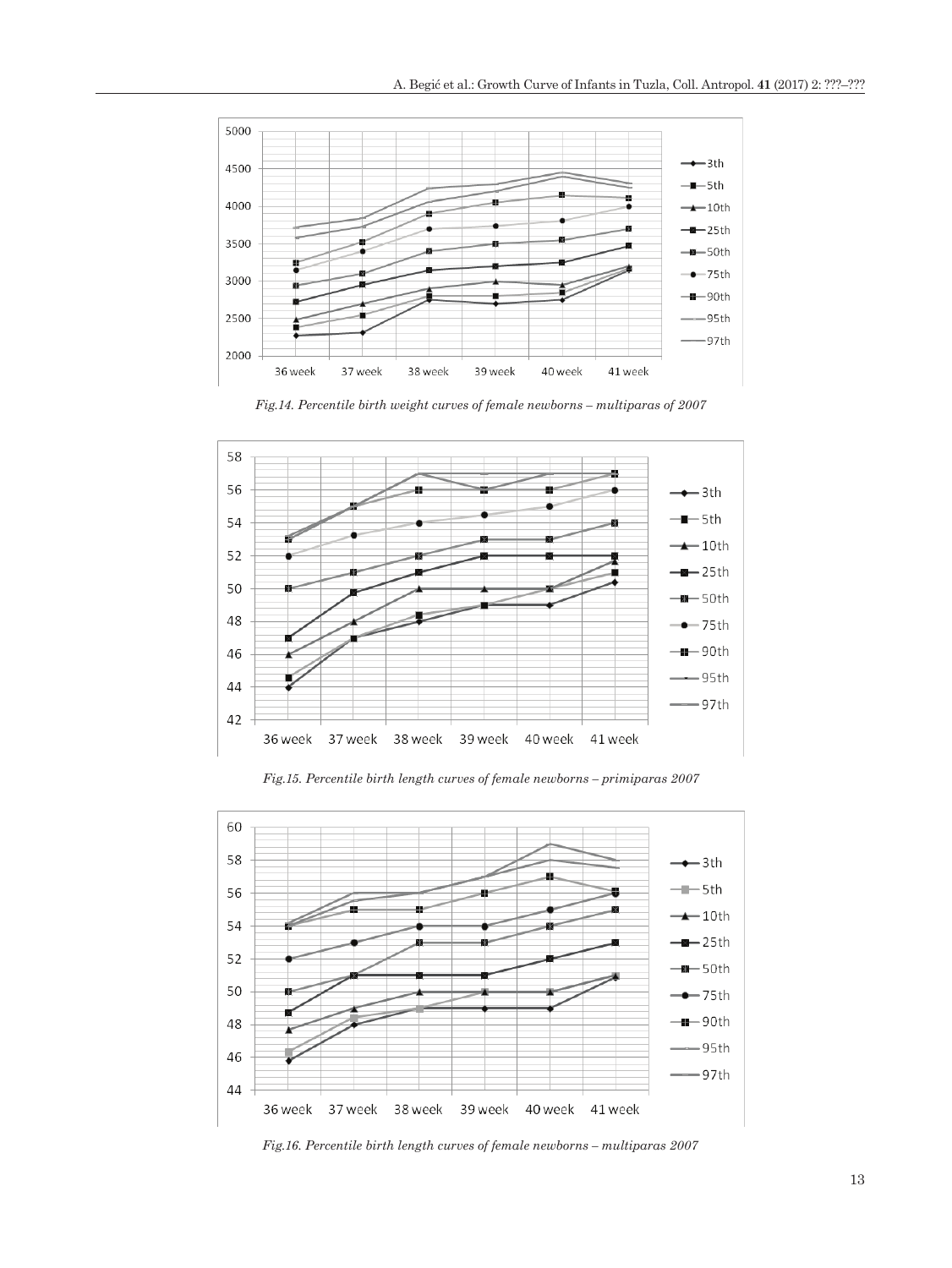By comparing the data we received for newborns from Tuzla Canton with the data from the CDC table, we can conclude that there are significant deviations. If we compare the percentile values we found in 1997 with the percentiles from the CDC table, we can see that male newborns in the United States have a higher birth weight at the 97th percentile and approximately the same values at the 50th percentile. On all the other percentiles in 1997 and 2007, both for birth weight and birth length, both sexes of newborns in Tuzla Canton are »longer« and »heavier« than the newborns of the US.

The same conclusion can be derived if we compare our results with the results that Olsen and her associates<sup>13</sup> got for the US.

Newborns from Tuzla Canton have a lot higher percentile values of birth weight and length than the newborns in Africa<sup>14</sup>, Scotland<sup>15</sup> and Canada<sup>12</sup>.

In Botswana (Africa) Matthews and colleagues<sup>14</sup> have made the percentile growth curve of infants born to mothers who are HIV negative. Their values obtained in comparison with the percentiles values of newborns in Tuzla Canton from 2007 are much lower.

In Scotland, the percentile tables of birth weight are created by Bonellia and associates<sup>15</sup> in which they used data collected from 1998 to 2003. Comparing their results with our 2007 results both primaparous and multiparous newborns of both sexes in Tuzla Canotn are quite »heavier« than the Scottish newborns.

In Canada, percentile birth weight values for 1972 and 1986 were performed by Arbuckle and Sherman<sup>12</sup>. Their results confirm the existence of differences in percentile values over a period of 14 years. Their values in both sexes were lower in relation to the values obtained from Tuzla Canton in 1997.

Approximately the same percentile birth weight values found in the Tuzla Canton population were obtained by Dobbins and associates<sup>16</sup> for birth weight of newborns in the period from 1998 to 2007 in Australia.In countries where fetal growth has been monitored for a long time, increased median birth weight values were observed in the 40th week of gestation $17$ .

Table 9 shows data for the birth weight at the 5th, 50th and 95th percentile levels found in Croatia, Serbia and BiH. When we compare our results in the 40th week of gestation with the results of our neighboring countries, Croatia and Serbia, we can draw the following conclusions.

Newborns from Croatia (Rijeka, Zagreb, Split and five Croatian counties) are »lighter« than newborn babies born in 2007.

Male newborns from Rijeka have the same birth weight values as newborn babies from Tuzla Canton only at the 95th percentile in primiparas. For other percentile values, male newborns from Rijeka are 10 g »lighter« (at the 5th percentile of primiparas) up to 100 g (5th percentile of multiparas). Unlike male newborns, female newborns from Rijeka have the same or higher birth weight values. Thus, at the 50th percentile female newborns from Rijeka and Tuzla Canton have the same values for birth weight. At the 3rd percentile of primiparas and at the 95th percentile of primiparas and multiparas, female newborns from Rijeka are »heavier« than the newborns from Tuzla Canton.

If we compare our values to the results obtained by Misir-Galić18 for five Croatian counties, we can conclude that male and female newborns from Tuzla Canton are »heavier« than newborns from Croatia. In male sex, the difference ranges from 150 g at the 50th percentile to 200 g at the 95th percentile in primiparas. In female infants, the difference in birth weight is from 70g at the 50th percentile to 240g at the 95th percentile in multiparas.

A fairly uniform birth weight value is given to newborns from Tuzla Canton and Split. According to the results provided by Roy et al.<sup>5</sup>, newborns of Split and Tuzla Canton have the same birth weight values at the 50th percentile of primiparas in the male sex and at the 50th percentile of primiparas in the females, while the multiparous female newborns are 50 g »heavier« in Tuzla Canton than in Split. The same values were also found at the 95th percentile of primiparas in both sexes and the 5th percentile of multiparas of both sexes. The differences are at the 95th percentile of multiparous females and the 5th percentile of firstborns of both sexes where newborns from Tuzla Canton are »heavier« than newborns from Split. Male multiparous newborns from Split have higher values only at the 95th percentile of newborn babies from Tuzla Canton.

Primiparous and multiparous newborns of both sexes born in Zagreb are »lighter« than newborns from Tuzla Canton. According to the results obtained by Količić et al.19, in the 40th week of gestation, newborns from Tuzla Canton are »heavier« than newborns in Zagreb from 30 g in primiparas to 250 g in multiparous newborns at the 95th percentile.

When we look at the summary results obtained by authors for Croatian cities and counties, we can conclude that the biggest differences are between newborns from Tuzla Canton and newborns from Zagreb. The lowest differences in birth weight are between newborns from Tuzla Cantogrn and newborns from Split.

As far as our results obtained for 1997 are compared with the results obtained by Nikolić-Dovat in Serbia for newborns from Novi Sad<sup>20</sup>, we can conclude that newborns from Tuzla Canton are »heavier« than newborns from Serbia in both sexes at the 5th and 50th percentile. The exception are male newborns at the 95th percentile from Novi Sad, which are slightly »heavier« than newborns from Tuzla Canton.